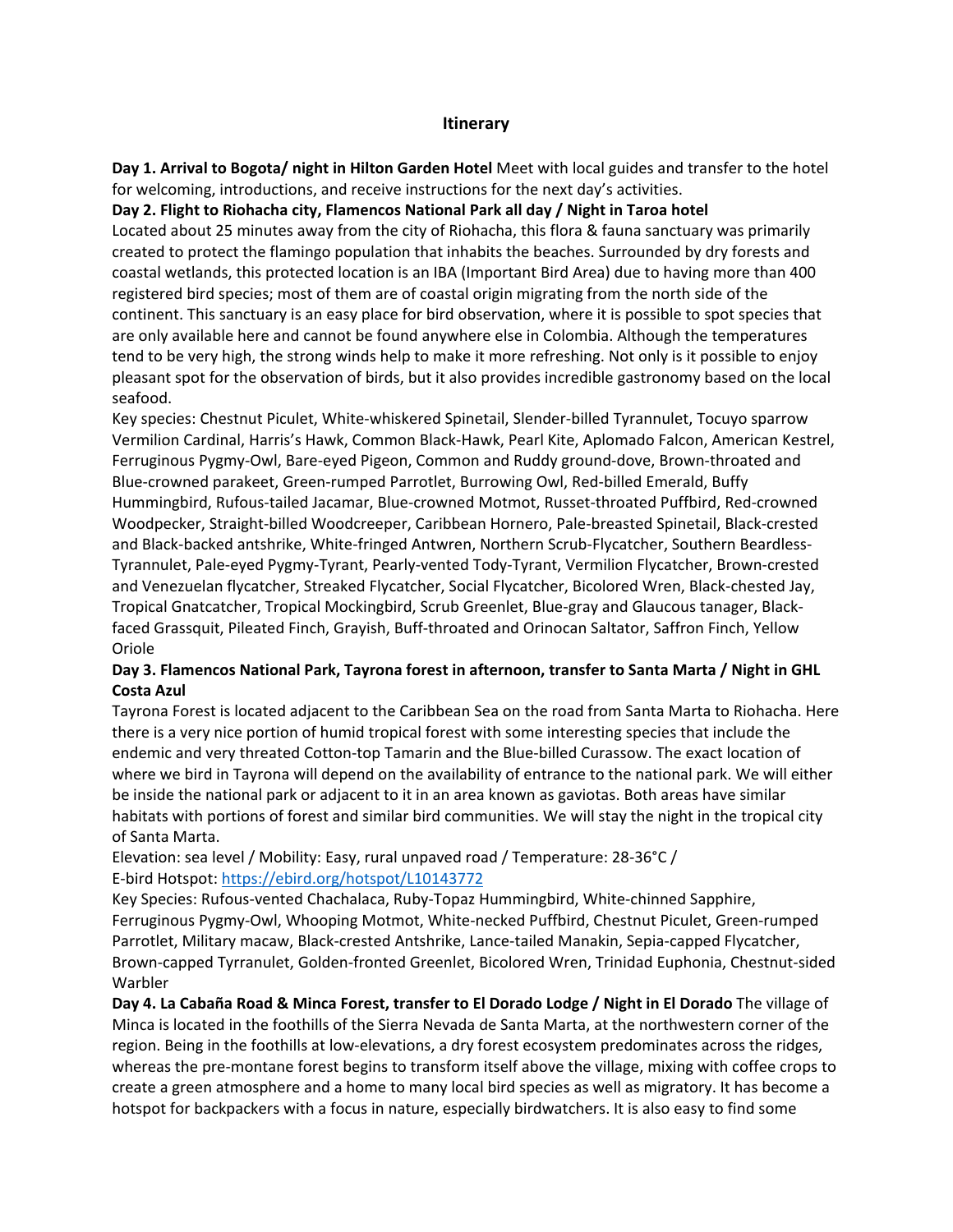interesting species such as the Golden-winged Sparrow and the Black-backed Antshrike, which tend to be difficult to find in other regions of the country.

Elevation: 700-1100 m / Mobility: Easy, rural unpaved road / Temperature: 24-30°C E-bird Hotspot:<https://ebird.org/hotspot/L1161669?yr=all&m=&rank=mrec>

Key species: Santa Marta Blossomcrown, Santa Marta Foliage-gleaner, Santa Marta Tapaculo, Santa Marta Antbird, Santa Marta Sabrewing, Santa Marta Wood-Wren, Santa Marta Brush-Finch, Coppery Emerald, Streak-capped Spinetail, Black Hawk-Eagle, Crested Bobwhite, Military Macaw, Scarlet-fronted and Orange-chinned Parakeet, Red-billed Parrot, White-tipped Dove, Lined Quail-Dove (likely only hear), White-collared and Chestnut-collared swift, Blue-fronted Lancebill, Green Violetear, Brown Violetear, White-vented Plumeleteer, Steely-vented Hummingbird, Collared Aracari, Keel-billed Toucan, Goldenolive, Lineated and Crimson-crested Woodpecker, Black-backed Antshrike, Greenish and Forest Elaenia, Yellow-olive and Ochre-faced (Yellow-breasted) flycatcher, Ochre-bellied Flycatcher, Black-headed Tody-Flycatcher, Social and Piratic Flycatcher, Cinereous, Cinnamon and White-winged Becard, Masked Tityra, Rufous-breasted and Rufous-and-White Wren, Yellow-legged, Black-hooded, Pale-breasted, and Blackbilled thrush, Black-chested Jay, Golden-fronted Greenlet, Brown-capped Vireo, Orange-billed Nightingale-Thrush, Rusty Flowerpiercer, Bay-headed, Black-headed, Black-capped, Blue-gray, Palm, White-lined and Crimson-backed Tanager, Streaked and Grayish Saltator, Golden-winged Sparrow, Yellow-bellied Seedeater, Yellow-backed Oriole, Crested Oropendola and Thick-billed Euphonia. During the winter months these foothills harbor a good number of North American breeding migrants including Swainson's Thrush, Yellow-throated Vireo, Tennessee, Golden-winged, Cerulean, Blackburnian, and Black-throated Green Warbler, Rose-breasted Grosbeak and Summer Tanager. Night in El Dorado Lodge [/ https://www.proaves.org/el-dorado-bird-reserve/?lang=en](https://www.proaves.org/el-dorado-bird-reserve/?lang=en)

#### **Day 5. San Lorenzo Ridge and El Dorado Reserve / Night in El Dorado Lodge**

The Sierra Nevada of Santa Marta is an endemism hotspot for birds found in the neo-tropics, where the geographic isolation and the historic evolution of this mountain range allowed it to be a natural treasure. It covers all forms of habitat with snow peaks rising above 20,000 feet at only 25 miles away from the Caribbean coastline, making it the highest coastal mountain range on the planet. The ridge in San Lorenzo, located on the north side of the highlands, is the ideal place to observe many endemic species of the region, and it is considered to be the Holy Grail for birdwatching in Colombia. Most of the species used to be called by the name of the sierra, "Santa Marta" and parrots, tanagers, antpittas, tapaculos, and hummingbirds, among others, can be found here. Birdwatching in this location tends to be very easy, and it is performed on a road, very calm and with very little vehicular traffic. Elevation: 2800 m / Mobility: Easy – Medium, rural unpaved road / Temperature: 12-22°C E-bird Hotspot:<https://ebird.org/hotspot/L2146871?yr=all&m=&rank=mrec>

Night in El Dorado Lodge [/ https://www.proaves.org/el-dorado-bird-reserve/?lang=en](https://www.proaves.org/el-dorado-bird-reserve/?lang=en)

Key species: Santa Marta Parakeet, Santa Marta Screech-Owl, White-tailed Starfrontlet, Santa Marta Woodstar, Rusty-headed Spinetail, Santa Marta Antpitta, Brown-rumped Tapaculo, Santa Marta Bush-Tyrant, Yellow-crowned Whitestar, White-lored Warbler, Santa Marta Warbler, Santa Marta (Blackcheeked) Mountain-Tanager, Black-backed Thornbill, Colombian Nevada Brush-Finch, Bang´s Wood-Wren, Black-fronted Wood-Quail, White-tipped Quetzal, White-rumped Hawk, Band-tailed Guan, Sicklewinged Guan, Band-tailed Pigeon, Scarlet-fronted Parakeet, Red-billed Parrot, Masked Trogon, Goldenolive Woodpecker, Yellow-billed (Groove-billed) Toucanet, Emerald Toucanet, Montane Foliage-gleaner, Spotted Barbtail, Streaked Xenops, Gray-throated Leaftosser, Strong-billed Woodcreeper, Rustybreasted Antpitta, Rufous Antpitta, Mountain Elaenia, Black-capped Tyrannulet, Venezuelan and Whitethroated Tyrannulet, Olive-striped Flycatcher, Black-throated Tody-Tyrant, Cinnamon Flycatcher, Yellowbellied Chat-Tyrant, Golden-breasted Fruiteater, Orange-billed and Slaty-backed Nightingale-thrush,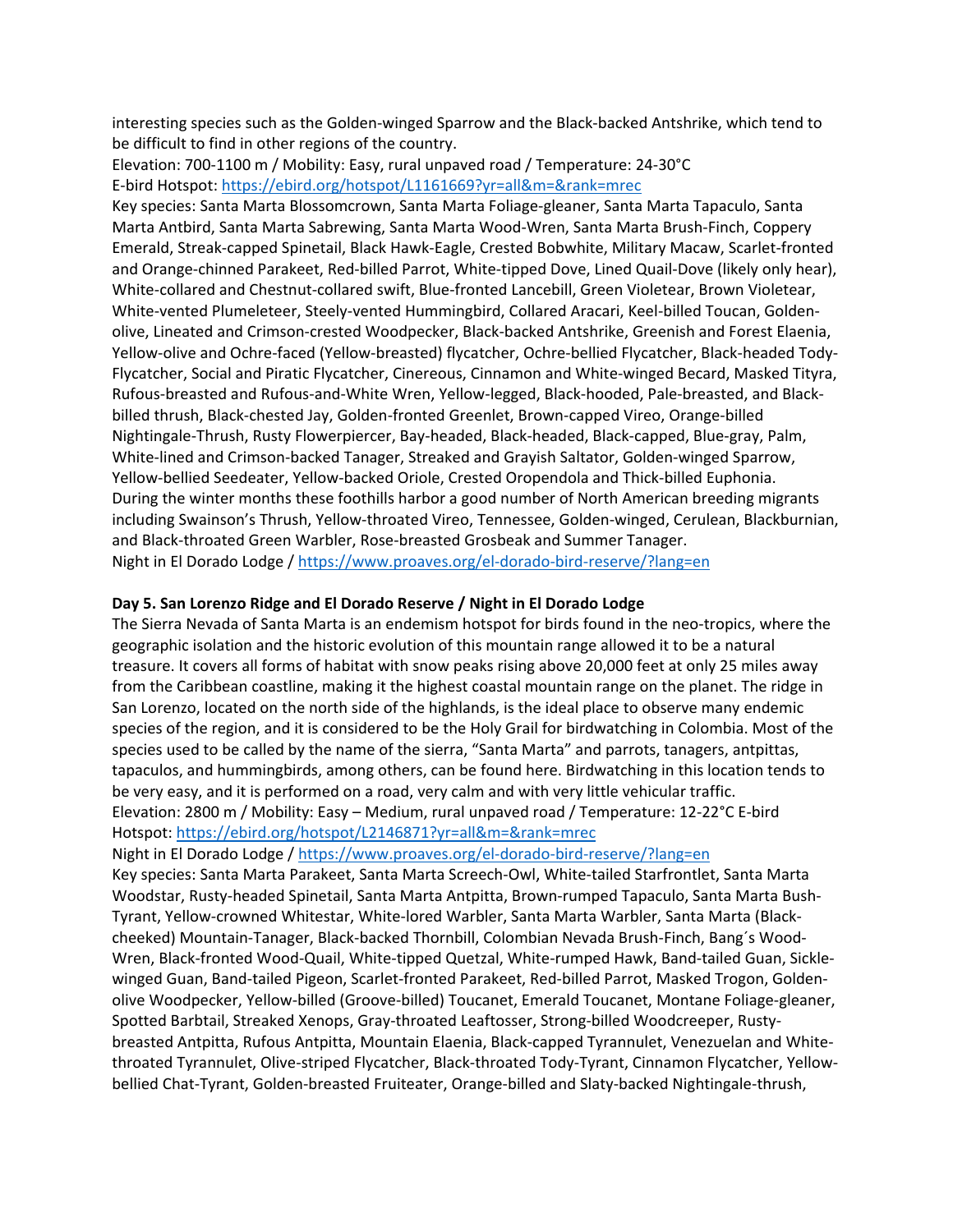Great Thrush, Black-hooded Thrush, Slate-throated Redstart, Three-striped Warbler, White-sided Flowerpiercer, Blue-naped Chlorophonia

**Day 6. Santa Marta Mountains lowland, transfer to Barranquilla / Night in Barranquilla Plaza** El Dorado Natural Reserve is located on the San Lorenzo Ridge of the Sierra Nevada de Santa Marta, inside a matrix of cloud forests. It is the perfect place for hiking and searching for endemic species on this isolated ridge in the mountains. Simply sitting and enjoying the birds that visit the El Dorado feeders overlooking the Caribbean Sea is absolutely lovely. The sunsets here are also fantastic. Since it is located at a mid-altitude inside the highlands, it is the ecotone between lower mountain forests and higher cloud forests, which creates a confluence of species from both areas. This eco-lodge is one of the most famous in the country, and it is known for its incredible feeders for hummingbirds (some of which are endemic), tanagers, guans, wood-quails, making this experience in El Dorado truly an unforgettable one.

Elevation: 1800 m / Mobility: Easy – Medium, rural unpaved road, hiking trails along the reserve / Temperature: 16-24°C /

E-bird Hotspot:<https://ebird.org/hotspot/L652746?yr=all&m=&rank=mrec>

Key species: Santa Marta Blossomcrown, Santa Marta Foliage-gleaner, Santa Marta Tapaculo, Santa Marta Antbird, Santa Marta Sabrewing, Santa Marta Wood-Wren, Santa Marta Brush-Finch, Coppery Emerald, Streak-capped Spinetail, Black Hawk-Eagle, Crested Bobwhite, Military Macaw, Scarlet-fronted and Orange-chinned Parakeet, Red-billed Parrot, White-tipped Dove, Lined Quail-Dove (voice), Whitecollared and Chestnut-collared swift, Blue-fronted Lancebill, Green Violetear, Brown Violetear, Whitevented Plumeleteer, Steely-vented Hummingbird, Collared Aracari, Keel-billed Toucan, Golden-olive, Lineated and Crimson-crested Woodpecker, Black-backed Antshrike, Greenish and Forest Elaenia, Yellow-olive and Ochre-faced (Yellow-breasted) flycatcher, Ochre-bellied Flycatcher, Black-headed Tody-Flycatcher, Social and Piratic flycatcher, Cinereous, Cinnamon and White-winged becard, Masked Tityra, Rufous-breasted and Rufous-and-white wren, Yellow-legged, Black-hooded, Pale-breasted, and Blackbilled thrush, Black-chested Jay, Golden-fronted Greenlet, Brown-capped Vireo, Orange-billed Nightingale-Thrush, Rusty Flowerpiercer, Bay-headed, Black-headed, Black-capped, Blue-gray, Palm, White-lined and Crimson-backed Tanager, Streaked and Grayish saltator, Golden-winged Sparrow, Yellow-bellied Seedeater, Yellow-backed Oriole, Crested Oropendola and Thick-billed Euphonia. During the northern winter months these foothills harbor a good number of North American breeding migrants including Swainson's Thrush, Yellow-throated Vireo, Tennessee, Golden-winged, Cerulean, Blackburnian, and Black-throated Green warbler, Rose-breasted Grosbeak and Summer Tanager. Night in Barranquilla Plaza Hotel / https://www.hbp.com.co/

### **Day 7. North University, Km 4, Isla Salamanca, transfer to Riohacha / Taroa Hotel**

North University: Barranquilla is located over the Caribbean Sea and the Magdalena River. With a population of two million people, it is one of the most populated cities in Colombia and is the main center for commercial and industrial development since it is a port city. The accelerated growth has left biodiversity restricted to a few areas inside the big city, including the surroundings of the Northern University. The tropical dry forest that is located on the surroundings of the university and that extends up to the shoreline is a refuge for local birds. These typical shrubs from the coastal area hosts approximately 130 local bird species and constitutes a vital point of great importance for the arrival of migratory species.

Elevation: sea level / Mobility: Easy / Temperature: 27-38°C /

e-Bird Hotspot:<https://ebird.org/hotspot/L2768674?yr=all&m=&rank=mrec>

Key species: Brown-throated Parrot, Chestnut-winged Chachalaca, Black-crested Antshrike, Whitefringed Antwren, Striped Cuckoo, Dwarf Cuckoo, Crane Hawk, Green Ibis, Russet-throated Puffbird, Orange-winged Parrot, Black-backed Antshrike, White-bellied Antbird, Trinidad Euphonia, Bicoloured